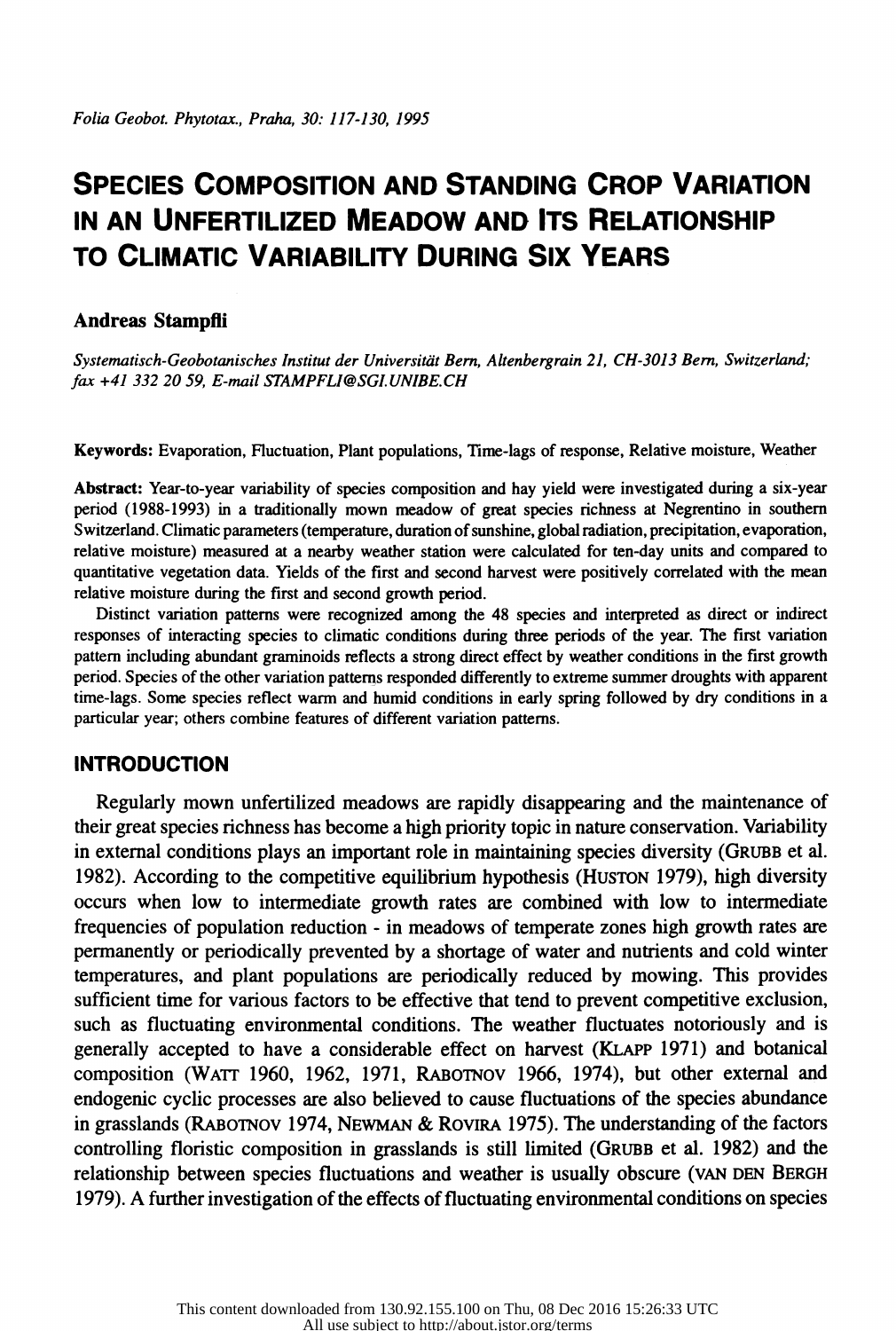composition of various meadows is attractive because of its great importance for grassland management (RABOTNOV 1974, BAKKER 1989).

In Switzerland, the management of an increasing number of meadows is regulated today by management contracts between farmers and nature conservation administrations. Assessing the success of such management efforts is difficult because undesired management effects may be hidden by climatically induced short-term fluctuations among others. In the short term, plant-population monitoring programs may be inadequate, unless we know more about the varying nature of the plant species involved. A better understanding of the relative importance of different climatic factors and their combinations for the plants in grasslands will help to improve designs of programs for success assessment.

In a few unfertilized meadows at relatively dry sites at lower montane elevations in southern Switzerland the floristic composition has been maintained by regular mowing for at least the past 50 years. If mowing is stopped, a process of competitive displacement well known from studies in several European countries (GREEN 1980, SCHREIBER & SCHIEFER 1985, BOBBINK & WILLEMS 1987) is induced: *Brachypodium pinnatum* vigorously increases and achieves strong dominance in a few years (STAMPFLI 1992). One of the goals of a long-term experiment at Negrentino is to find out how long different plant species survive when mowing is stopped and which ones can be preserved when mowing is resumed after different periods of abandonment. The present paper deals with results from the control plots of this experiment where traditional mowing was continued. The variability of standing crop, abundances of single species and climatic factors are described, and relations between climatic variables referring to the growing period and vegetation data are investigated.

### **MATERIAL AND METHODS**

#### **Study site and vegetation data**

The vegetation data were collected in six successive years (1988-1993) on nine mown plots of the study site at Negrentino (a-plots, see STAMPFLI 1992). The study site, embedded in a south-facing slope at an elevation of 820 m, has been regularly mown by local farmers who cut the grass twice a year, around the end of June and in September. Formerly, the use of manure was normally restricted to adjacent meadows of north-eastern and eastern exposure. Since 1988, the study site has been fenced in and nine plots have been mown at traditional dates by scythe by a skilled farmer. The soils are moderately acid,  $pH = 5.4$  (top of soil sample, measured in water), deeply weathered (thickness of A and B horizons measured 105 cm in a profile a few meters east of plot 3a) and of a relatively high silt and rather low nutrient content. Large rocks are scattered in the soil.

The nine mown plots,  $2 \times 2.2$  m in size, are located in a rectangular grid of three columns of three mown plots alternating with three columns of three abandoned plots; distances between the mown plots are 3.8 m horizontally and 1.1 m vertically. The slope angle varies from a few degrees in the upper plots to about  $20^{\circ}$  in the lower plots. Species frequency was measured in a "central area" of  $1.1 \times 1.6$  m in each plot by the point-quadrat method at regularly spaced points (STAMPFLI 1991, 1992). The nomenclature of vascular plants follows BINZ & HEITZ (1990).

The species composition of the study site reflects features of *Mesobromion* communities. Species density is very high: 10.9 species per  $0.01 \text{ m}^2$  (average of 48 quadrats in three blocks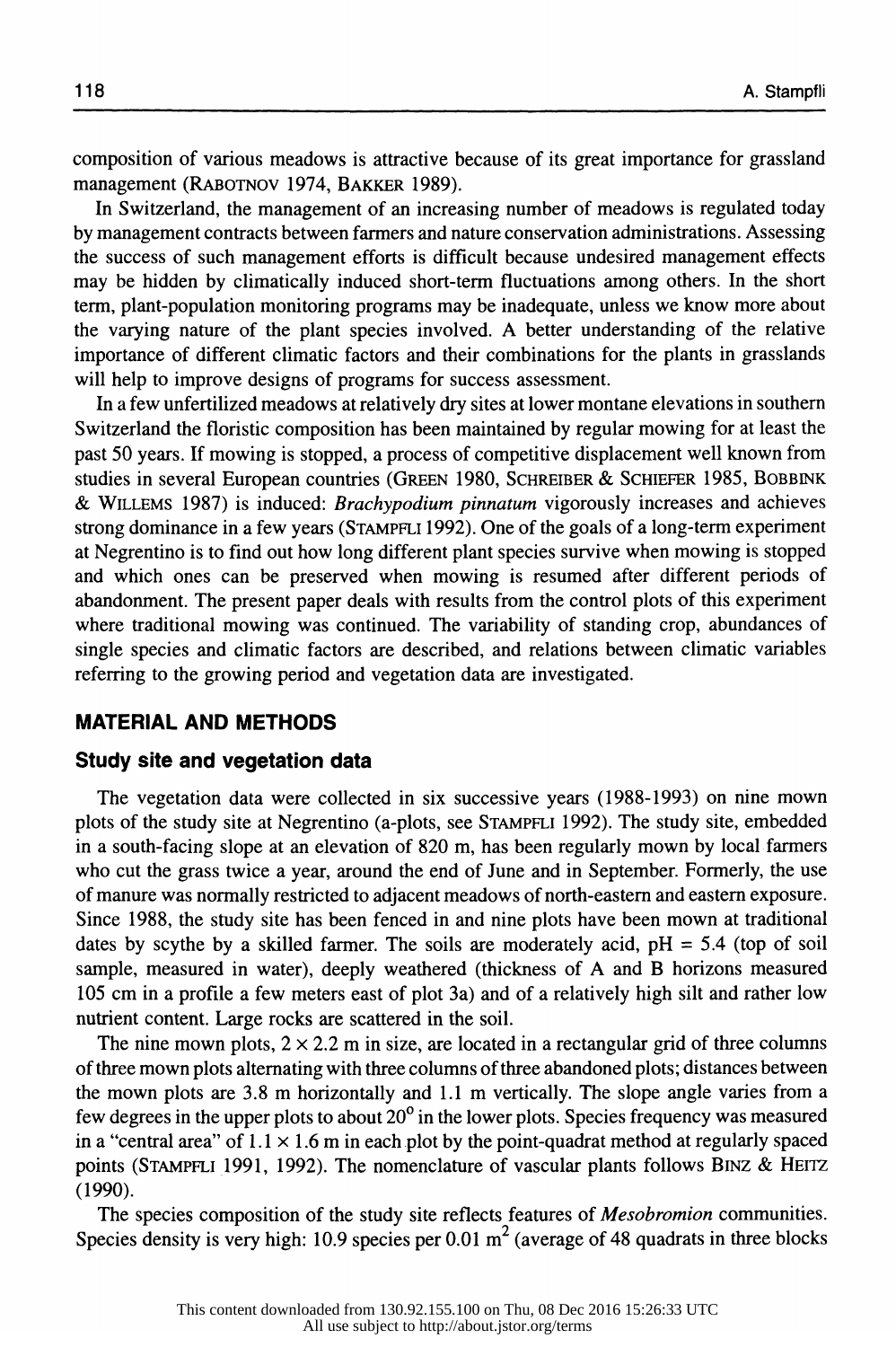of  $4 \times 4$  located in the upper left corner of the "central area" of plots la, 2a, 3a), 38.6 species per  $1.76 \text{ m}^2$  (average of the "central" areas" of the nine a-plots), and a total of 67 species (nine a-plots) were found in 1993. Most species appeared to be quite evenly distributed.

The same  $9 \times 176$  points were sampled in six successive years. Sampling was done as  $20^\circ$ late as possible but before the first harvest which traditionally varies depending on 10° phenological, as well as other, conditions. The sampling period, which lasted two to J F M A M J J A S O N D three weeks, was initiated according to phenological observations whenever possible. At that moment *Bromus erectus* was in flower and the flowering optima of most of the other species had passed over. The sampling sequence of points remained the same each year in order to minimize eventual fluctuations due to sampling time. Variation patterns of species were calculated by the following procedure: a correlation matrix of the 48 species recorded every year was computed using standardized frequency



Fig. I. Climate of Comprovasco. Diagram after WALTER & LIETH (1964) indicating mean monthly values of precipition (upper curve) and temperature from January (left) to December (right): 20 mm correspond to 10 °C (unit on vertical axis), reduced scale for mean values of monthly precipitation exceeding 100 mm. Figures following the station name: elevation above sea level, mean annual temperature ( 13 years), and mean annual precipitation (40 years); in the lower corner: absolute minimum of temperature.

values; species not displaying at least one correlation coefficient of at least 0.9 in the matrix were considered "singles" and excluded. The remaining species were classified according to their trends during the six years 1988-1993. Trends were computed as linear regression coefficients and standardized frequency value on year. Increasing (regression coefficient  $> 0.1$ ) and declining species (regression coefficient< -0.35) represent patterns B and C respectively. Species displaying intermediate trends and declining species which distinctly increased since 1991 represent pattern A. Within main groups species were separated by correlation coefficients (pattern A), regression coefficient (pattern B) and by correlation coefficients (pattern C2) and regression coefficients (patterns Cl, C3).

Standing crop was determined based on nine samples cut a few centimeters above the ground with a small lawn-mower (STAMPFLI 1992) in the last week of June and again in the middle of September, each year. The harvest was separated in gramineous species and forbs; samples were desiccated at 100 °C for 24 hours.

# **Climatic data**

The climate of the study site is temperate-humid with a pronounced but not very long cold season (Fig. 1). Dry northern winds may blow at any time of the year, but are more frequent in the first half. Prominent climatic features of the southern valleys of the Swiss Alps in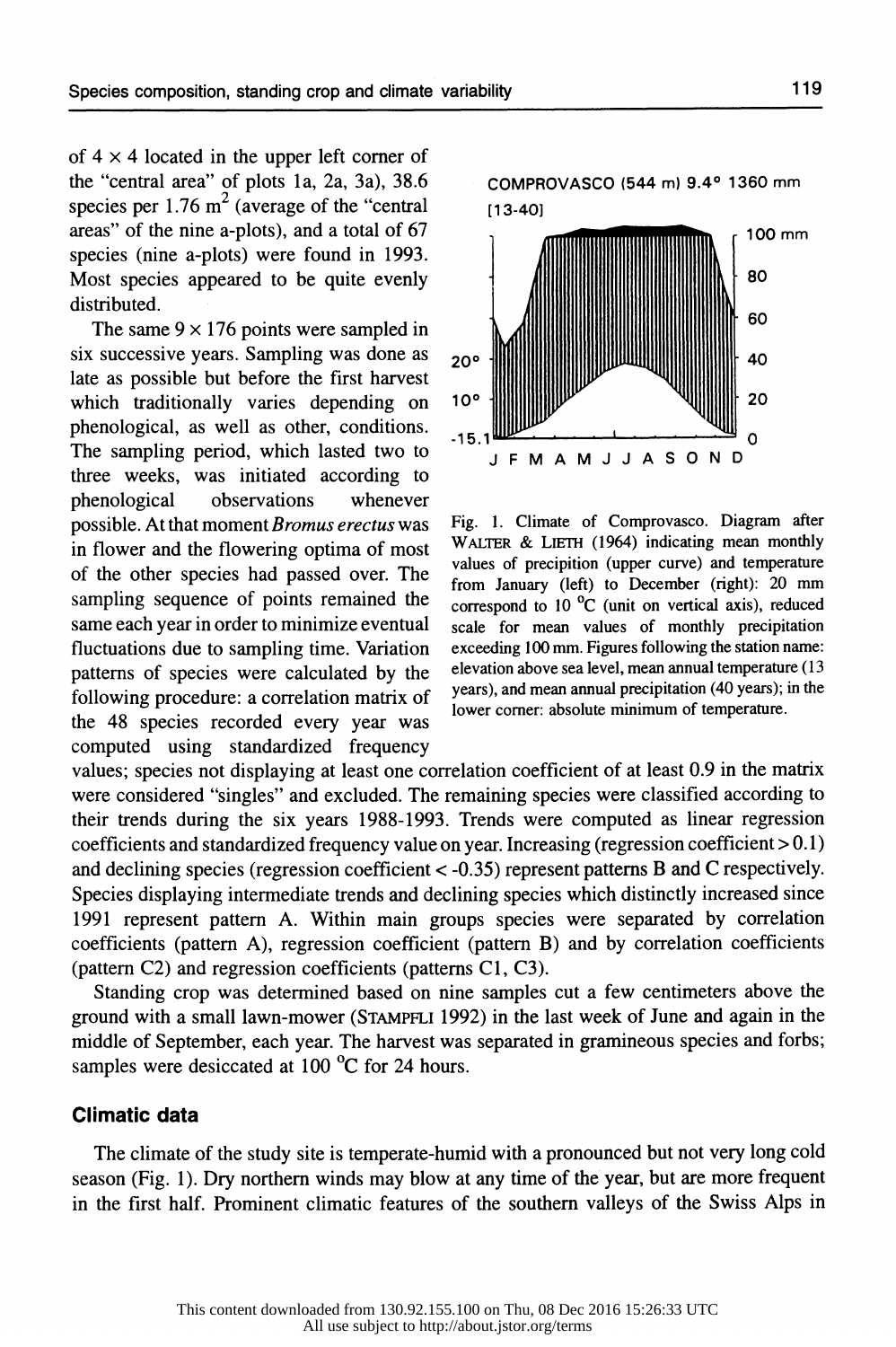comparison with the North are: a higher duration of sunshine, a lower relative moisture, and a greater variability of precipitation (AMBROSETTI 1971).

The climatic data used in this paper are based on measurements at the meteorological station of Comprovasco situated at an elevation of 575 m, 245 m lower and about one kilometer away from the study site. Climatic parameters have been automatically measured since January 1988 at intervals of ten minutes; hourly averages/sums of these parameters were provided by a data-base of the Swiss Meteorological Institute (SMA Zurich). Six parameters presumably affecting species composition (precipitation, evaporation, relative moisture, temperature, duration of sunshine, and global radiation) were selected. Ten-day unit values (averages or sums as appropriate), were calculated for the period from 31 January 1988 to 27 October 1993. Time units are numbered within each year from one to 36 (Tab. 1). Before vegetation data measured at yearly intervals can be compared with continuously measured climatic data some computations are indispensible. As the weather in different seasonal periods of the year may be of different relevance for the vegetation, three main yearly intervals were distinguished: a first growth period, generally from April to June (time units 10-18), a second growth period from July to mid September (units 19-26), and a third period of slow growth from mid September to March (units 27-36, 1-9). The limits between intervals 1-11 and II-III are clearly defined by mowing, the limit between III-I is poorly defined as it corresponds to the beginning of spring which is variable from year to year (DEFILA 1991).

#### **RESULTS**

# **Variability of standing crop**

Yields differed considerably between years (Fig. 2). In 1988 the harvest of hay exceeded the amount expected by the farmers, and in 1990 it was less than 40% of the 1988 amount. First and second cut roughly show the same fluctuations. The second cut yielded more than half of the first one in 1988 (57%), 1992 (54%) and 1993 (56%), but was below 40% in 1989 and 1990.

#### **Variability of species through time**

In all nine plots combined, 48 out of 70 species were recorded every year from 1988 to 1993 (Tab. 2). Among the top ten (ranked by average point frequency values), there are 8 out of a total of 13 gramineous herbs. Most frequent were relatively tall *(Bromus erectus, Festuca tenuifolia, Brachypodium pinnatum)* and short perennial grasses *(Danthonia decumbens* ), a sedge ( *Carex caryophyllea)* and a chamaephyte *(Helianihemum nummularium* ). The most strongly fluctuating species, as indicated by their variation coefficients, were *Trifolium repens andAnthoxanthum odoratum* (Tab. 2). Among the abundant species, *Plantago lanceolata, Thymus pulegioides,* and *Potentilla pusilla* show the greatest variability. Least variability was found among the most abundant grasses *(Bromus erectus, Festuca tenuifolia, Danthania decumbens),* among abundant grasses and forbs *(Briza media, Agrostis tenuis, Trifolium montanum, Thalictrum minus)* but also among less abundant forbs *(Carlina acaulis, Salvia pratensis).* 

Out of the 48 species, 31 were assembled to eight groups representing three main types of variation patterns A, B and C (Tab. 2, Fig. 3): Species of variation pattern A, including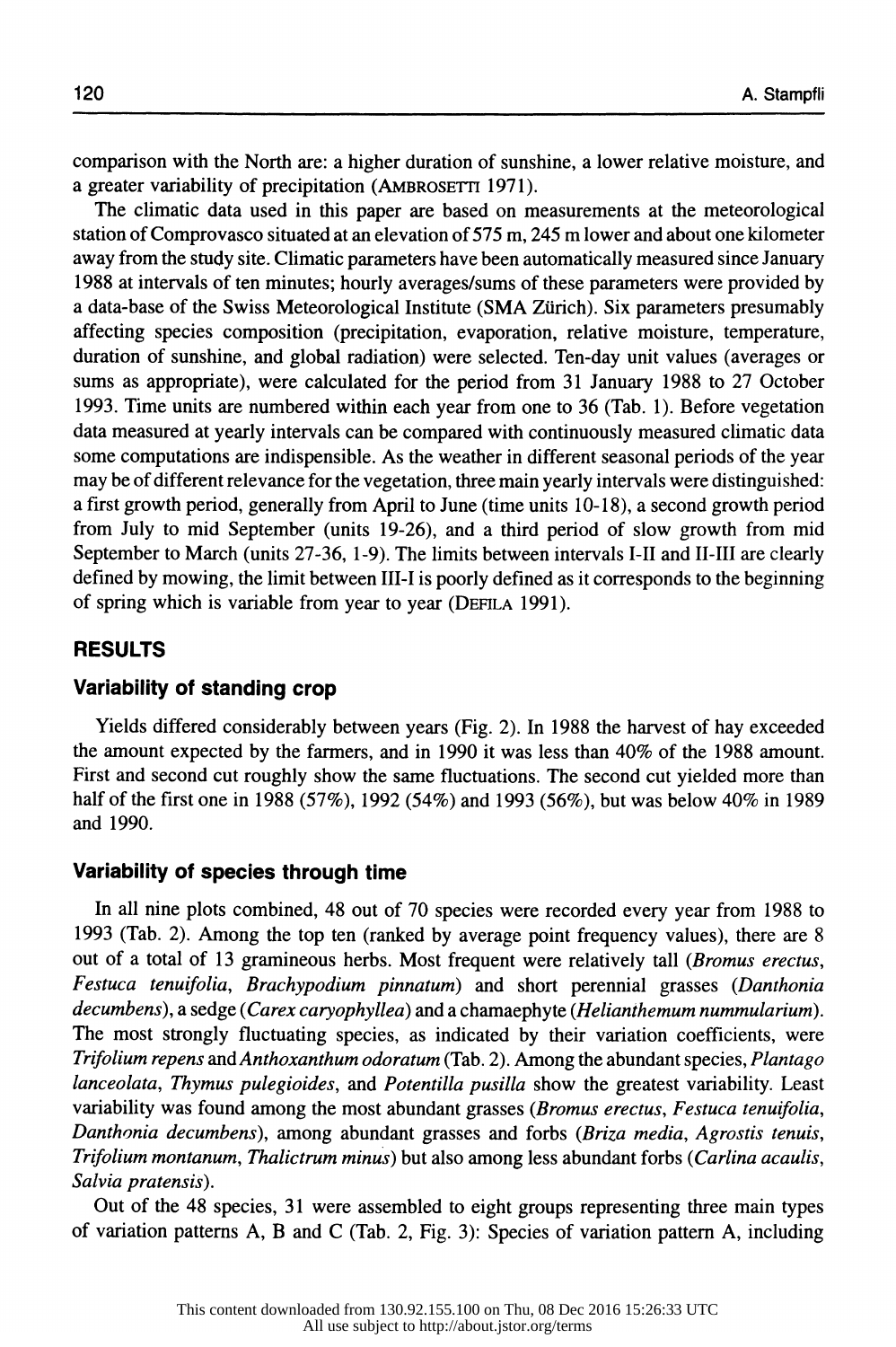

Fig. 2. Variability of standing crop, specifically total annual yield (bar), and yield of first (left) and second (right) harvest. Mean and standard deviation of  $n = 9$  samples ( $n = 8$  samples in 1988). Data of first harvest 1991 missing; displayed 1991 value is based on a rough estimation (carried out in the field in comparison with results of preceding years).

abundant, competitive grasses, decrease continuously from high values in 1988 to an absolute minimum in 1991 and subsequently rise in abundance to a distinct relative maximum in 1992 (Al) or show a steady increase (A2). Species of variation pattern B, including forbs of low stature, exhibit different forms of upward trends, most clearly between 1991 and 1992. Species of variation pattern C show declining trends, their values are low in 1991 and the following years. Some of the 17 "single" species combine distinct patterns, e.g. *Plantago lanceolata,*  which shows a peak in 1989 (pattern C2) and strongly increases since 1990 (pattern Bl).

The correlated species behaviour among the nine plots was explored by ordination using correspondence analysis (Fig. 4). Year-to-year changes are small and differently directed on most plots,

but large and continuous on plot 6a between 1989 and 1993. On this plot ranks among abundant species changed strongly, two species *(Holcus lanatus, Viola hirta)* vanished, gaps of bare soil increased, *Thymus pulegioides* expanded massively and four species appeared for the first time at the study site: *Veronica arvensis* and *Rumex acetosella* (displayed in extreme positions, Fig. 4), and *Linum catharticum* and *Conyza canadensis,* which appeared as single individuals (not recorded by the point-quadrat sampling technique).

#### **Variability of climatic parameters**

Time units (ten-day units) distinguished by prominent high or low values of climatic parameters happened to occur in prolonged time series, indicating longer periods of outstanding weather conditions (Tab. la,b). A remarkably humid period lasted from May to September 1988 and a dry period occurred from April to September 1991. The humid period mentioned above included six units (60 days) of high precipitation, nine units of low evaporation, and eight units of high relative moisture; the dry period was characterized by eleven units of low relative moisture, eight units of high evaporation, and five units of low (interrupted by one unit of high) precipitation.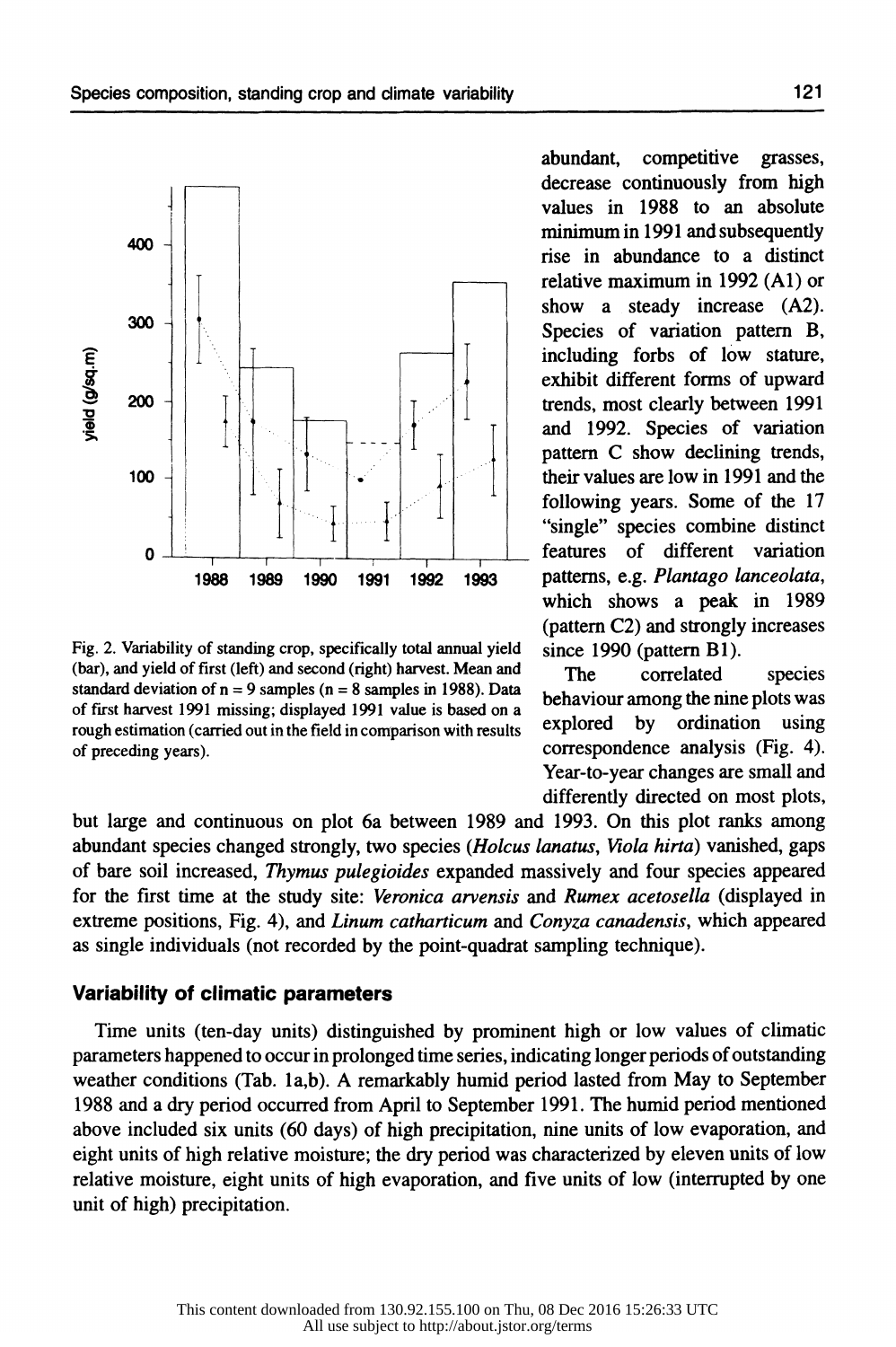Table la. Extraordinary humid(+) and dry(-) periods at Comprovasco between 1988 and 1993 on the basis of time units (ten days). Positive or negative deviations of at least one standard deviation from the six-year mean (five-year mean for time units 1-3, 31-36) are indicated for precipitation (p), negative evaporation (e), and relative moisture (m). Missing values are indicated by dots (.); asterisks  $(*)$  indicate period of the plant data collection.

| Month     | Ten-day unit                                                                      | 1988<br>$\mathsf{p}\ \mathsf{e}\ \mathsf{m}$ | 88/89<br>pem | 89/90<br>pem | 90/91<br>pem | 91/92<br>pem | 92/93<br>pem | 1993<br>pem     |  |
|-----------|-----------------------------------------------------------------------------------|----------------------------------------------|--------------|--------------|--------------|--------------|--------------|-----------------|--|
| April     | $10$<br>$11$<br>$12$<br>$13$<br>$14$<br>$15$<br>$*$<br>$16$<br>$*$<br>$17$<br>$*$ |                                              | ٠            | ۰            |              |              | $+$          | $\bullet$       |  |
|           |                                                                                   |                                              |              | $+ +$        |              |              |              |                 |  |
|           |                                                                                   |                                              |              |              |              |              |              | $^{\tiny{+}}$ + |  |
|           |                                                                                   |                                              | ۰            |              |              |              |              |                 |  |
|           |                                                                                   |                                              | ۰            |              |              |              |              |                 |  |
|           |                                                                                   |                                              |              |              |              |              |              |                 |  |
|           |                                                                                   |                                              |              |              | ۰            |              | + + +        |                 |  |
|           |                                                                                   |                                              | $+ +$        |              |              |              |              |                 |  |
|           |                                                                                   |                                              |              |              |              |              | $+ +$        |                 |  |
| July      | 19<br>20<br>21<br>22<br>23<br>24<br>25<br>26                                      |                                              | $***$        |              |              |              |              |                 |  |
|           |                                                                                   |                                              |              |              |              |              |              | $+ + +$         |  |
|           |                                                                                   |                                              | ٠            |              |              |              |              |                 |  |
|           |                                                                                   |                                              | ÷            |              |              |              | ۰            |                 |  |
|           |                                                                                   |                                              | ٠            |              |              |              |              |                 |  |
|           |                                                                                   |                                              |              |              |              |              |              | $***$           |  |
|           |                                                                                   |                                              | $+ +$        |              |              |              | $\ddot{}$    |                 |  |
|           |                                                                                   |                                              |              |              |              |              |              | $***$           |  |
| September | 2782930132334556123456789                                                         |                                              |              |              |              |              | $+ +$        | $***$           |  |
|           |                                                                                   |                                              |              |              |              |              |              | ٠               |  |
|           |                                                                                   |                                              |              |              |              |              |              | $\pm$ .         |  |
|           |                                                                                   |                                              | +            |              |              |              |              |                 |  |
|           |                                                                                   |                                              |              |              |              |              |              | $\dot{e}$       |  |
|           |                                                                                   |                                              |              |              |              |              |              |                 |  |
|           |                                                                                   |                                              |              |              |              |              |              |                 |  |
|           |                                                                                   |                                              |              |              |              |              | ٠            |                 |  |
|           |                                                                                   |                                              |              |              |              |              |              |                 |  |
|           |                                                                                   |                                              |              |              |              |              |              |                 |  |
| January   |                                                                                   |                                              |              |              |              |              |              |                 |  |
|           |                                                                                   |                                              |              |              |              |              |              |                 |  |
|           |                                                                                   | begin                                        |              |              |              |              |              |                 |  |
|           |                                                                                   | $+$ .                                        |              |              |              | +            |              |                 |  |
|           |                                                                                   |                                              |              | ٠            |              |              |              |                 |  |
|           |                                                                                   |                                              | ٠            |              |              |              |              |                 |  |
|           |                                                                                   |                                              |              |              |              |              |              |                 |  |
|           |                                                                                   |                                              | +<br>÷       |              |              |              |              |                 |  |
|           |                                                                                   |                                              |              |              |              | $+$ . $+$    |              |                 |  |

Between corresponding intervals considerable differences were found from year to year (Tab. la,b). These differences can be expressed by means or sums of climatic data computed for both growth periods (Tab. 3). A strong interdependence (correlation coefficient  $|r| > 0.83$ in both periods) was found between relative moisture and evaporation  $(-)$ , and between radiation and relative moisture  $(-)$ , evaporation  $(+)$ , and duration of sunshine  $(+)$ . Climatic explanatory variables can be defined for various periods of time. However, because of the small size of samples through time, only variables of the growth period that is presumed to be most significant were included for a statistical analysis here.

# **Correlations between climatic variables and vegetation data**

Relative moisture was the only factor significantly correlated with yield in both the first and second growth periods (Fig. 5). Correlations with the other water factor climatic variables (evaporation and sum of precipitation), were significant only in the second growth period (evaporation:  $r = 0.920$ ,  $P < 0.01$ ; precipitation:  $r = 0.971$ ,  $P < 0.01$ ). Standing crop was not correlated with energy climatic variables, except for duration of sunshine with which yield was negatively correlated in the first growth period ( $r = -0.817$ ,  $P < 0.05$ ).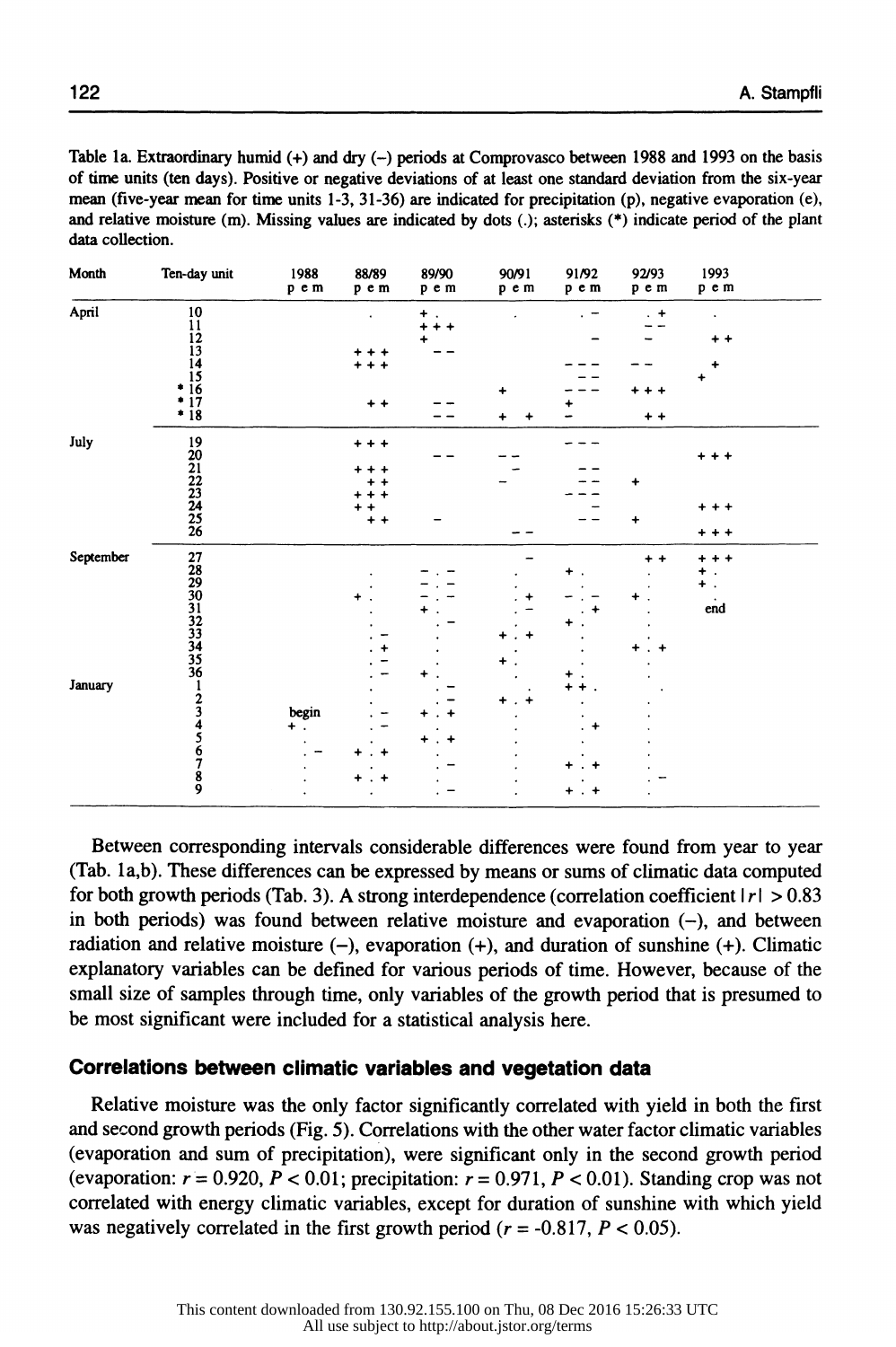Table lb. Climato-energetically extraordinary periods at Comprovasco between 1988 and 1993 on the basis of time units (ten days). Positive or negative deviations of at least one standard deviation from the six-year mean (five-year mean for time units 1-3, 31-36) are indicated for temperature (t), duration of sunshine (d), and <sup>g</sup>lobal radiation (r). Missing values are indicated by dots(.); asterisks(\*) indicate period of the data collection.

| Month     | Ten-day unit                                                                            | $\begin{array}{c} 1988 \\ t \text{ d } r \end{array}$ | 88/89<br>tdr   | 89/90<br>tdr | 90/91<br>tdr           | 91/92<br>tdr | 92/93<br>tdr | $\begin{array}{c} 1993 \\ t \mathrm{d} \mathrm{r} \end{array}$ |  |
|-----------|-----------------------------------------------------------------------------------------|-------------------------------------------------------|----------------|--------------|------------------------|--------------|--------------|----------------------------------------------------------------|--|
| April     | $\begin{array}{c} 10 \\ 11 \\ 12 \\ 13 \\ 14 \\ 15 \\ * 16 \\ * 17 \\ * 18 \end{array}$ |                                                       | $\ddotmark$    |              |                        | $***$        |              |                                                                |  |
|           |                                                                                         |                                                       |                |              |                        |              | + +          |                                                                |  |
|           |                                                                                         |                                                       |                |              | +                      | ۰            | ٠            |                                                                |  |
|           |                                                                                         |                                                       |                |              |                        |              |              |                                                                |  |
|           |                                                                                         |                                                       |                |              |                        |              |              | + +                                                            |  |
|           |                                                                                         |                                                       |                |              |                        |              |              |                                                                |  |
|           |                                                                                         |                                                       |                |              |                        |              |              |                                                                |  |
| July      |                                                                                         |                                                       |                |              |                        | $\ddot{}$    |              |                                                                |  |
|           |                                                                                         |                                                       |                |              | $\ddot{}$<br>$\ddot{}$ |              |              |                                                                |  |
|           |                                                                                         |                                                       |                |              | ÷                      |              | +            |                                                                |  |
|           |                                                                                         |                                                       |                |              |                        |              | ۰            |                                                                |  |
|           |                                                                                         |                                                       |                |              |                        |              |              |                                                                |  |
|           |                                                                                         |                                                       |                |              |                        |              | $+ +$        |                                                                |  |
|           | 19<br>20<br>21<br>22<br>23<br>24<br>25<br>26                                            |                                                       | $\ddot{}$      |              | $^+$ +                 | + + +<br>۰   |              |                                                                |  |
| September |                                                                                         |                                                       | +<br>$\ddot{}$ |              |                        | $\ddot{}$    |              |                                                                |  |
|           |                                                                                         |                                                       |                |              |                        |              |              |                                                                |  |
|           |                                                                                         |                                                       |                |              |                        |              |              |                                                                |  |
|           |                                                                                         |                                                       |                |              |                        |              |              |                                                                |  |
|           |                                                                                         |                                                       |                |              |                        |              |              | $\mathop{\mathrm{end}}$                                        |  |
|           |                                                                                         |                                                       |                |              |                        |              |              |                                                                |  |
|           |                                                                                         |                                                       |                |              |                        |              |              |                                                                |  |
|           |                                                                                         |                                                       |                |              |                        |              |              |                                                                |  |
|           |                                                                                         |                                                       |                |              |                        |              |              |                                                                |  |
| January   |                                                                                         |                                                       |                |              |                        |              |              |                                                                |  |
|           |                                                                                         |                                                       |                |              |                        |              |              |                                                                |  |
|           |                                                                                         | begin                                                 | +              |              |                        |              | $\ddot{ }$   |                                                                |  |
|           |                                                                                         |                                                       |                |              |                        |              |              |                                                                |  |
|           |                                                                                         |                                                       | ٠              |              |                        |              |              |                                                                |  |
|           | 278990113233456123456789                                                                |                                                       |                |              |                        |              |              |                                                                |  |
|           |                                                                                         |                                                       |                | +            |                        |              | +            |                                                                |  |
|           |                                                                                         |                                                       | $\ddot{}$      |              |                        |              |              |                                                                |  |

Relative moisture in the first period showed largest correlation coefficients with abundance values of species of variation pattern A (Fig. 3) including the four most abundant graminoids: *Bromus erectus (r* = 0.889), *Carex caryophyllea (r* = 0.837), *Salvia pratensis (r* = 0.826), *Brachypodium pinnatum (r* = 0.823 ), *Trifolium montanum (r* = 0.821 ), *Achillea millefolium* s.l.  $(r = 0.795)$  and *Festuca tenuifolia* ( $r = 0.775$ ). The correlations between relative moisture and the first five of these species (ten percent of the 48 species recorded every year) are significant at the level  $P < 0.05$  for a single comparison. With Bonferroni-adjusted significance levels for 48 comparisons no significant correlations were detected between climatic parameters and single species.

The sum of evaporation in the first period which is strongly interdepending with relative moisture, also showed relatively large but negative correlation coefficients ( $r < -0.71$ ) with the four most abundant graminoids.

#### **DISCUSSION**

Changes of meteorological conditions are the most probable primary cause of fluctuations in the meadow of the study site since year-to-year variability in human activity and hydrological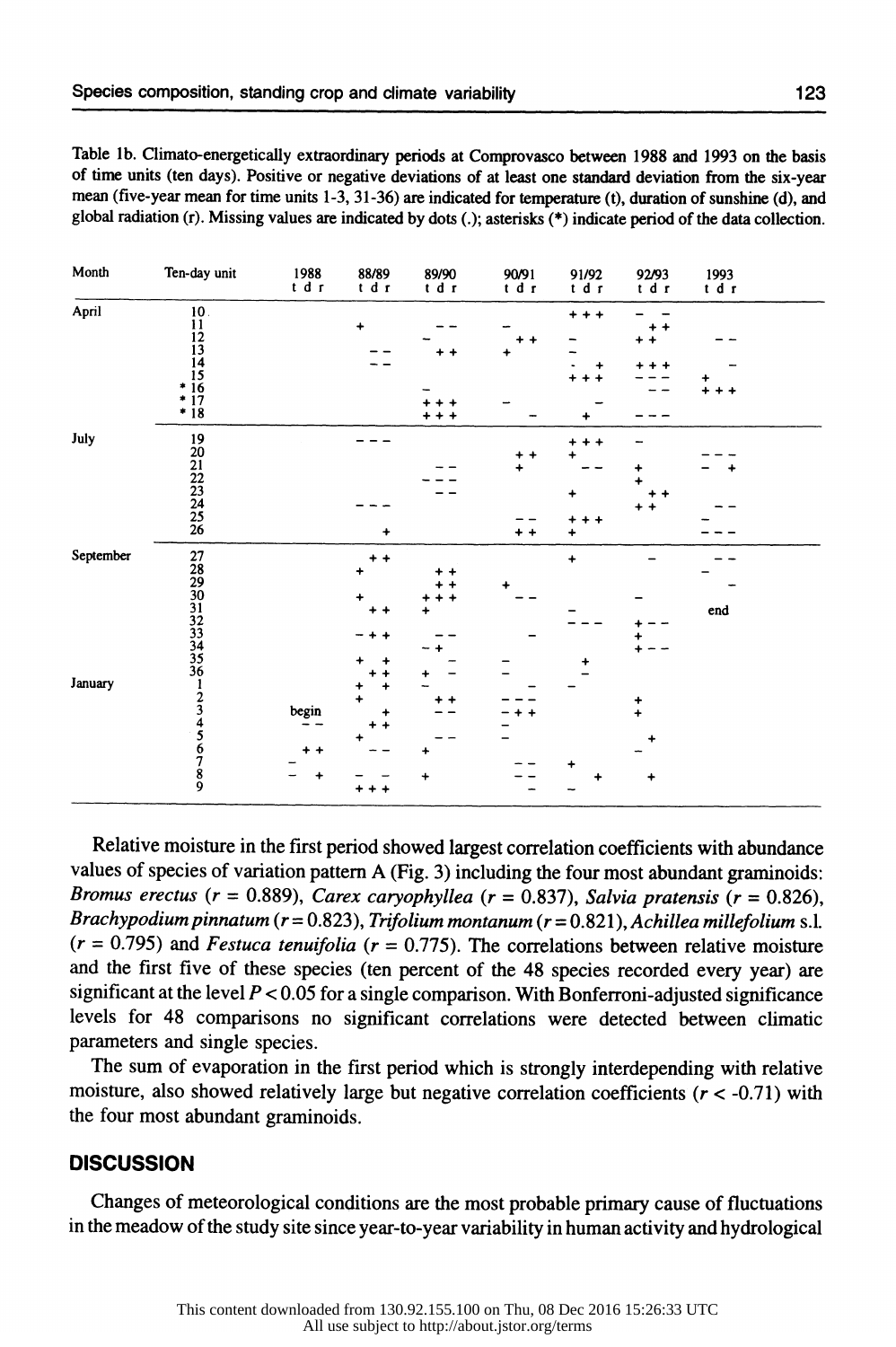Table 2. Species recorded in the years 1988-1993, on mown plots at Negrentino, and calculated for variation pattern, mean and standard deviation (SD) of frequency (percentage of 1584 points where species was present) and variation coefficient (CV).

| <b>Species</b>            | Pattern        | Mean | <b>SD</b> | $\mathbf{C}\mathbf{V}$ |
|---------------------------|----------------|------|-----------|------------------------|
| Bromus erectus            | A1             | 59.9 | 9.13      | 0.15                   |
| Festuca tenuifolia        | A1             | 45.0 | 8.06      | 0.18                   |
| Brachypodium pinnatum     | A1             | 25.6 | 6.38      | 0.25                   |
| Carex caryophyllea        | A2             | 23.7 | 5.77      | 0.24                   |
| Helianthemum nummularium  | B <sub>2</sub> | 20.1 | 4.41      | 0.22                   |
| Danthonia decumbens       | C <sub>3</sub> | 17.5 | 3.10      | 0.18                   |
| Festuca rubra             |                | 12.6 | 3.47      | 0.28                   |
| Plantago lanceolata       |                | 11.6 | 4.72      | 0.41                   |
| Briza media               |                | 10.7 | 1.55      | 0.14                   |
| Agrostis tenuis           |                | 10.4 | 1.54      | 0.15                   |
| Trifolium montanum        | A2             | 9.3  | 1.31      | 0.14                   |
| Thymus pulegioides        | B1             | 8.6  | 5.10      | 0.59                   |
| Potentilla pusilla        | B <sub>2</sub> | 7.2  | 3.48      | 0.48                   |
| Thalictrum minus          | B1             | 4.8  | 1.03      | 0.21                   |
| Luzula campestris         | A2             | 4.4  | 2.04      | 0.47                   |
| Lotus corniculatus        | C1             | 4.2  | 2.29      | 0.55                   |
| Koeleria cristata         | A1             | 3.9  | 1.09      | 0.28                   |
| Silene nutans             | <b>B3</b>      | 3.8  | 1.17      | 0.31                   |
| Anthyllis vulneraria      |                | 3.5  | 1.77      | 0.50                   |
| Scabiosa columbaria       | B1             | 3.1  | 1.41      | 0.45                   |
| Sanguisorba minor         | <b>B3</b>      | 3.1  | 0.73      | 0.23                   |
| Hypochoeris radicata      |                | 2.9  | 0.64      | 0.22                   |
| Salvia pratensis          | A1             | 2.7  | 0.53      | 0.20                   |
| Dianthus carthusianorum   | <b>B2</b>      | 2.4  | 0.86      | 0.36                   |
| Arabis ciliata            |                | 1.8  | 0.76      | 0.41                   |
| Pimpinella saxifraga      |                | 1.8  | 0.50      | 0.28                   |
| Anthoxanthum odoratum     | C <sub>2</sub> | 1.8  | 1.76      | 1.00                   |
| Campanula rotundifolia    |                | 1.7  | 0.57      | 0.33                   |
| Ranunculus bulbosus       |                | 1.7  | 0.45      | 0.27                   |
| Carlina acaulis           |                | 1.6  | 0.22      | 0.14                   |
| Leontodon hispidus s.l.   | C <sub>1</sub> | 1.4  | 0.93      | 0.66                   |
| Prunella vulgaris         | B1             | 1.4  | 0.82      | 0.60                   |
| Primula veris s.l.        | C <sub>3</sub> | 1.3  | 0.49      | 0.38                   |
| Trifolium repens          | C2             | 1.3  | 1.57      | 1.23                   |
| Hippocrepis comosa        |                | 1.2  | 0.34      | 0.29                   |
| Dactylis glomerata        | C <sub>2</sub> | 1.1  | 0.66      | 0.62                   |
| Achillea millefolium s.l. | A2             | 1.1  | 0.35      | 0.33                   |
| Leucanthemum vulgare      |                | 1.1  | 0.35      | 0.32                   |
| Potentilla erecta         |                | 0.6  | 0.22      | 0.36                   |
| Trifolium pratense        | C <sub>3</sub> | 0.6  | 0.51      | 0.92                   |
| Rumex acetosa             | A2             | 0.5  | 0.34      | 0.73                   |
| Sedum sexangulare         |                | 0.4  | 0.27      | 0.61                   |
| Centaurea nigrescens      | B1             | 0.4  | 0.17      | 0.40                   |
| Ajuga reptans             | C1             | 0.4  | 0.13      | 0.34                   |
| Veronica spicata          |                | 0.3  | 0.12      | 0.38                   |
| Trisetum flavescens       | C <sub>3</sub> | 0.2  | 0.13      | 0.53                   |
| Clinopodium vulgare       | B <sub>3</sub> | 0.2  | 0.12      | 0.57                   |
| Galium verum              |                | 0.2  | 0.12      | 0.59                   |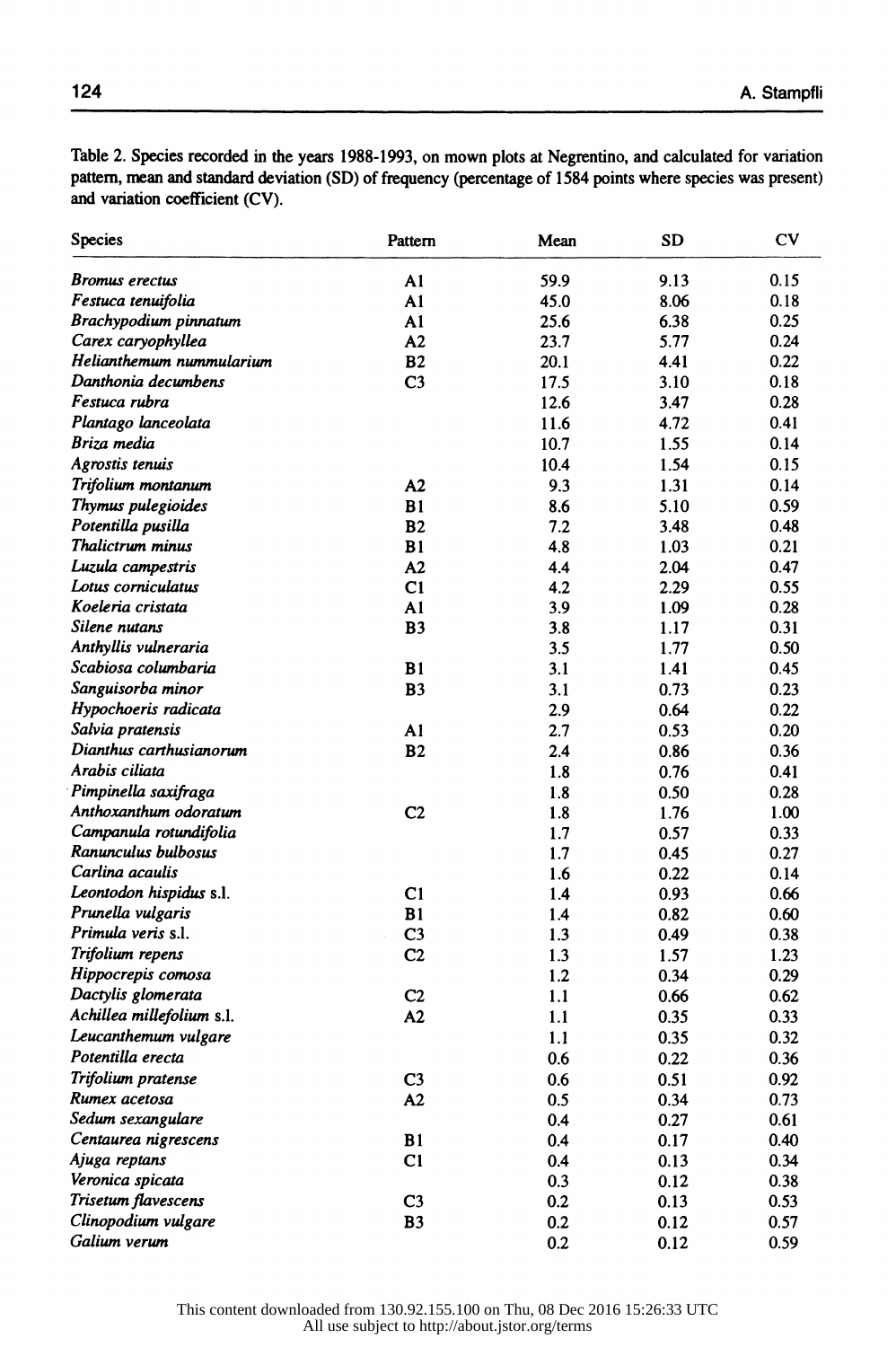| Table 3. Climatic variables computed from values of the first (time units 10-18) and second (time units 19-26) |
|----------------------------------------------------------------------------------------------------------------|
| growth period at Comprovasco. The sum of evaporation is computed for time units 11-18 due to missing values    |
| in early April.                                                                                                |

| Year      | Mean<br>Temperature<br>$\rm (^0C)$ | Mean<br>Moisture<br>(%) | Sum<br>Evaporation<br>(mm) | Sum<br>Sunshine<br>(h) | Sum<br>Radiation<br>(Wh/dm <sup>2</sup> ) | Sum<br>Precipitation<br>(mm) |
|-----------|------------------------------------|-------------------------|----------------------------|------------------------|-------------------------------------------|------------------------------|
| Period I  |                                    |                         |                            |                        |                                           |                              |
| 1988      | 12.84                              | 72.90                   | 1896                       | 273.5                  | 3538                                      | 307.2                        |
| 1989      | 12.68                              | 67.22                   | 2743                       | 389.3                  | 3985                                      | 453.1                        |
| 1990      | 13.16                              | 68.38                   | 2352                       | 333.2                  | 3601                                      | 348.6                        |
| 1991      | 12.49                              | 56.79                   | 3118                       | 433.2                  | 4058                                      | 217.9                        |
| 1992      | 13.12                              | 68.50                   | 2413                       | 349.8                  | 3748                                      | 359.3                        |
| 1993      | 13.72                              | 69.91                   | 2040                       | 344.1                  | 3624                                      | 447.5                        |
| Period II |                                    |                         |                            |                        |                                           |                              |
| 1988      | 17.59                              | 74.04                   | 2094                       | 428.5                  | 3522                                      | 528.0                        |
| 1989      | 18.20                              | 67.44                   | 2849                       | 384.8                  | 3563                                      | 180.5                        |
| 1990      | 18.63                              | 63.99                   | 3192                       | 501.5                  | 3900                                      | 151.9                        |
| 1991      | 20.38                              | 62.19                   | 3397                       | 480.0                  | 3836                                      | 102.4                        |
| 1992      | 18.65                              | 71.26                   | 2424                       | 433.8                  | 3580                                      | 352.9                        |
| 1993      | 17.04                              | 71.55                   | 2162                       | 404.5                  | 3500                                      | 400.1                        |

conditions can be excluded and environmental variability caused by zoogenic or phytoparasitical factors (RABornov 1974) were not observed during the six years.

The year-to-year variability of standing crop described in this study is best explained by the mean of relative moisture during the growing period: The fact that precipitation is not the best explaining variable is not surprising (see also WATT 1960, HEADY 1977); rainfall is often irregular and excessive, and incisive droughts may be hidden by a single thunderstorm. Nevertheless, the value of precipitation data to explain standing crop is improved when the number of days with a certain minimum of rain is considered. The fact that relative moisture, and not global radiation or temperature, was correlated with yield, reflects the predominance of the water supply as the limiting factor determining standing crop in meadows at relatively dry sites.

Droughts affecting the standing crop of a meadow implicitly affect the abundance of its vegetation components. Whereas water supply in April, May and June is the primary factor determining the abundance of the species of variation pattern A, variation patterns B and C are not correlated with climatic variables of the growth period in the corresponding year. These species are interpreted as primarily dependent from competitively superior neighbours, their reponses to climatic variables are indirect and complicated by time-lags.

Species of fluctuation pattern B (Fig. 3) increased after the severe summer droughts of 1989, 1990 and 1991 during which predominant species had continuously been reduced and gaps of bare soil had reached a maximum extension. Depending on how long indirect effects of drought are sustained different forms can be distinguished: there are temporary effects only visible one year after a drought (pattern B3) and persisting effects still visible two years after a drought (pattern B2) and probably even longer (pattern Bl).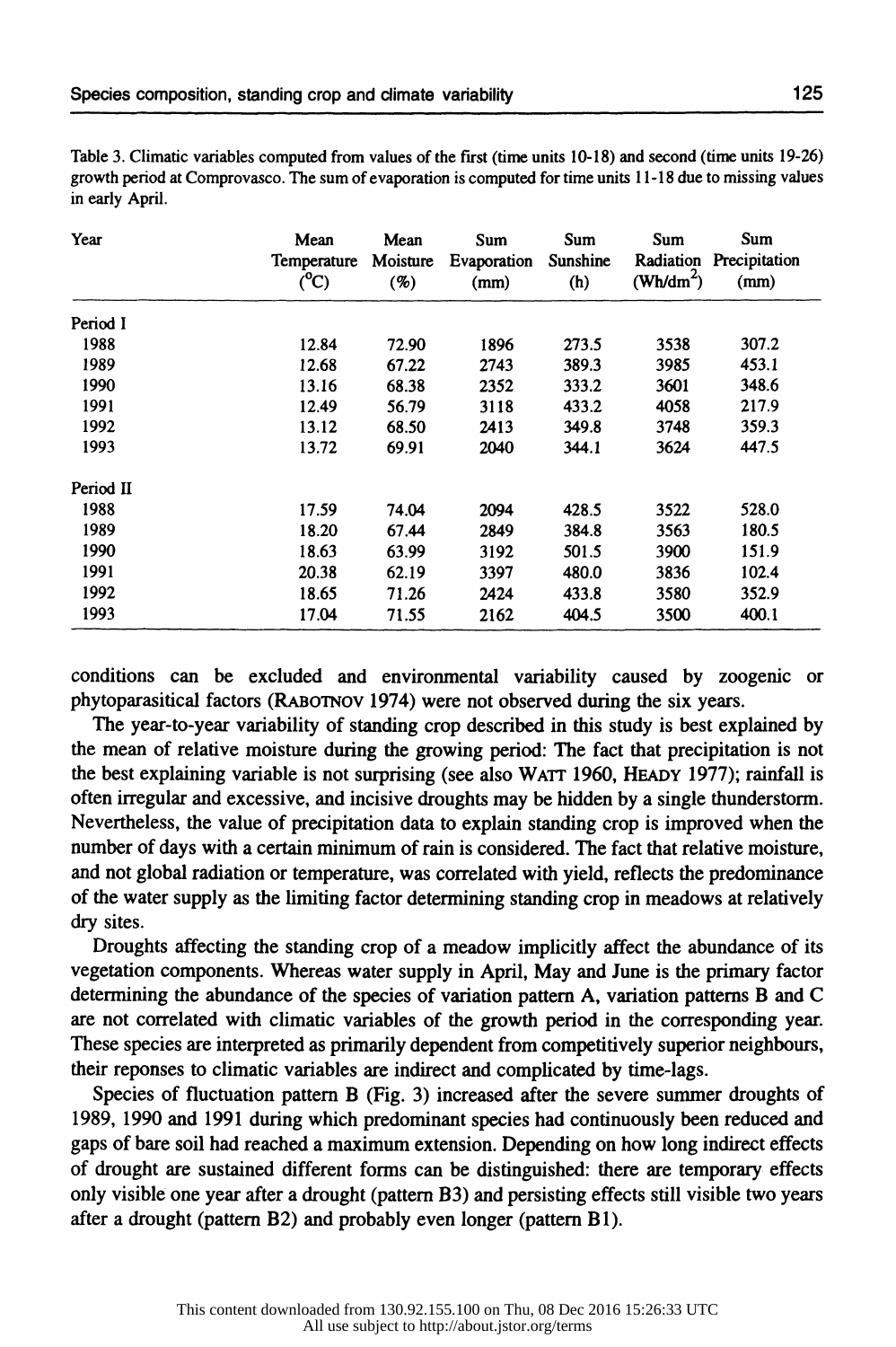

Fig. 3. Eight groups of species representing three main variation patterns A, B, C, mown plots Negrentino. For single species standardized yearly deviations from the six-year mean of frequency (percentage of presence at 1584 points) are displayed. One unit on the vertical axis corresponds to one standard deviation (Tab. 2).

The species of fluctuation pattern  $C$  (Fig. 3) are similar in that they are vulnerable to drought conditions. Despite "favourable" climatic conditions in the two years following a severe drought, these species do not recover immediately. Two forms of variation patterns, C2 and C3, deviate from Cl, as species responses differed with regard to particular weather conditions in early spring 1989 and during the first growth period. Species with an early vegetative growth rhythm, *Anthoxanthum odoratum* and *Plantago lanceolata,* strongly responded to extraordinarily warm weather in winter and humid conditions in March and April; these unusually favourable conditions gave them an advantage over most of the other species which suffered from relatively dry conditions during their main vegetative growth period in May. The 1989 maximum of *Trifolium repens* cannot be interpreted by weather conditions alone, as it was due to a mass development on a single plot - presumably the plot richest in nutrients (STAMPFLI 1992).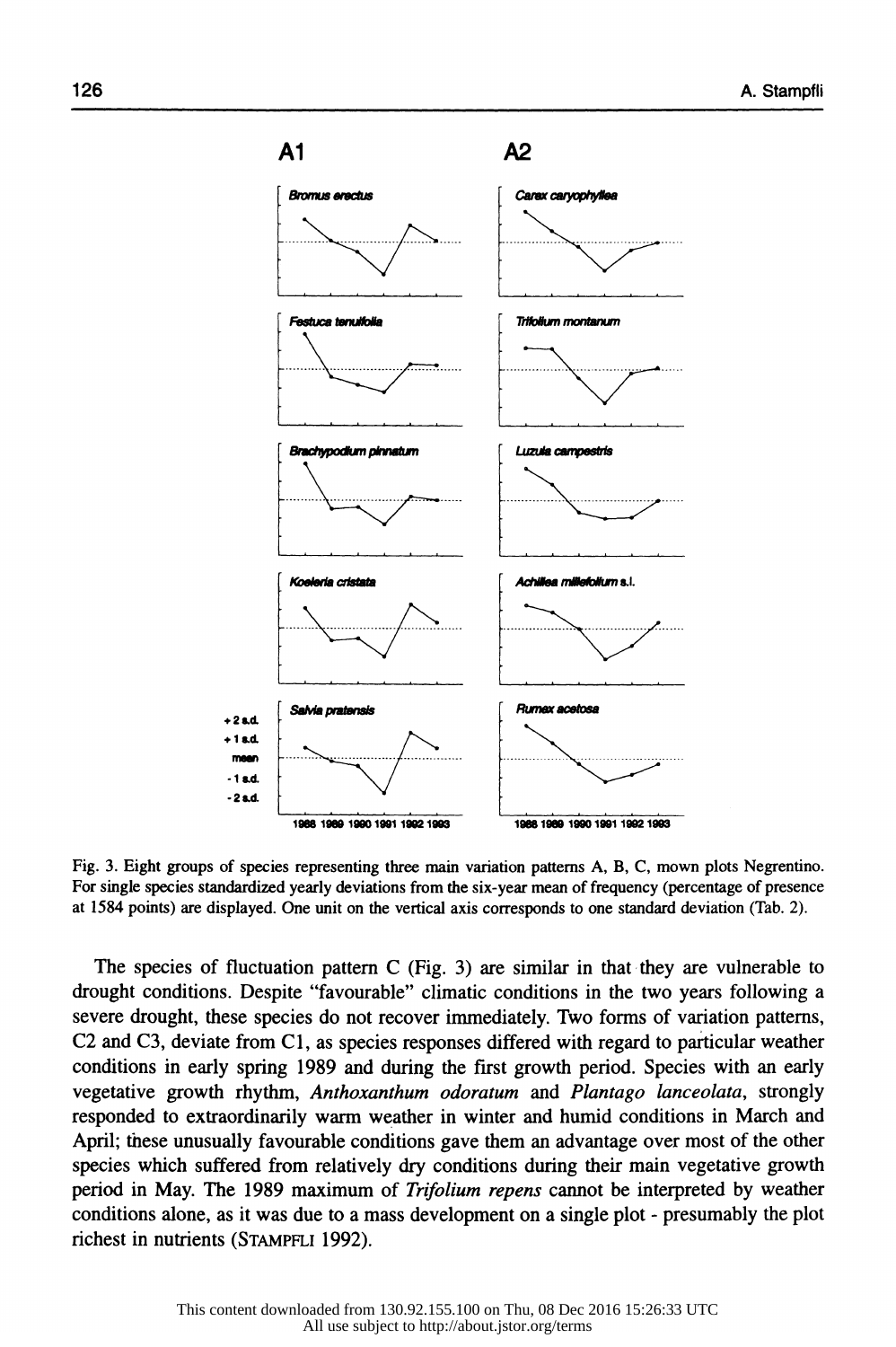

Repeated extreme climatic conditions can induce persisting changes of patches of species (patch dynamics in the sense of VAN DER MAAREL 1988). In our case the three consecutive summer droughts 1989, 1990, 1991 resulted in a decrease of floristic similarity among the plots: the mean of all between-plot similarity values, using VAN DER MAAREL's coefficient (VAN DER MAAREL et al. 1978), decreased from 0.728 in 1988 to 0.599 in 1993. Plot 6a was not apparently different from the other plots in 1988, the mean of its floristic similarity with the other eight plots decreased from 0.784 (1988) to 0.443 (1993). A reduced water retaining capacity due to a rock within the soil (proved with an iron bar on plot 6a) is most evidently the combined environmental factor explaining differences in patch dynamics in dry years; it does not seem to be limiting in years of "normal" climatic conditions. The two competitive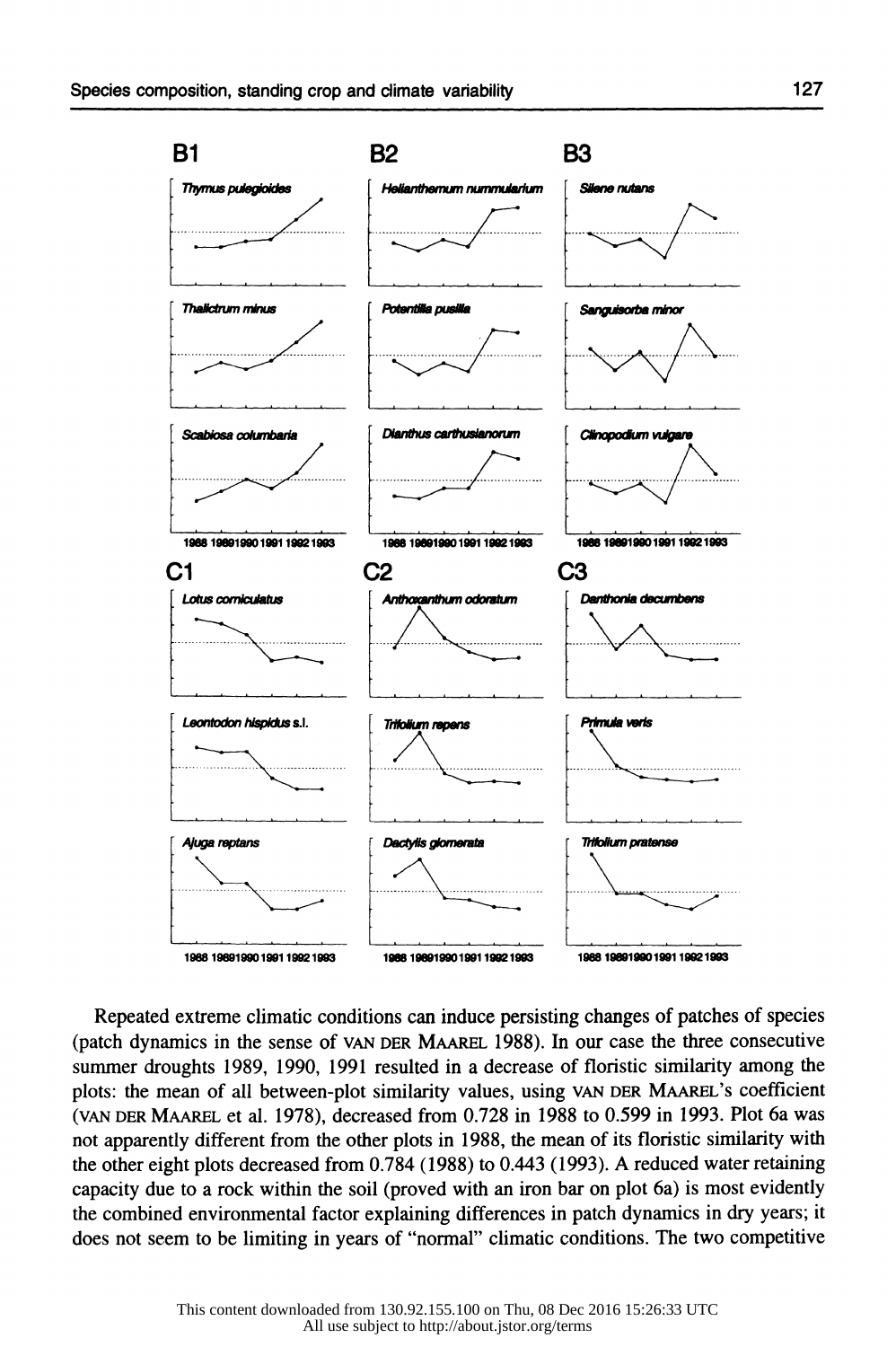

Fig. 4. Time series 1988-1993 of mown plots la-9a (arrows) and positions of 70 species (dots) on biplot of ordination by correspondence analysis using CANOCO (TER BRAAK 1990). 54 samples (nine plots, six years) were ordinated by species frequency values based on 176 points per plot. The first two axes account for 44.5% of the variance. Indicated species increase along with changes on plot 6a.

grasses *Bromus erectus* and *Brachypodium pinnatum* show a very similar fluctuation pattern at the spatial level of this study. To a very limited extent in 1990, dominance reversals were visible between these two species at the scale of patches. Observations in permanent plots near Gottingen (BORNKAMM 1961, ELLENBERG 1978: 654), referring to a relative increase of *Brachypodium pinnatum* vs. *Bromus erectus* in relatively dry springs (especially in May), were not confirmed. BoRNKAMM ( 1961) argues based on the positive relationship between the ratio of climatic variables in May "precipitation (mm)/mean temperature  $(^{0}C)$ " and the cover-value ratio *"Bromus/Brachypodium".* The corresponding climatic variable (based on values measured in May, time units 13-15) does not coincide with the frequency ratio of the two grasses in our study at Negrentino  $(r = -0.733)$ , *P* > 0.05). Differences in species assemblages, soil factors and regional

climate may cause differences in variation patterns between sites, however it is rather pointless to discuss contradictory results unless sampling techniques and designs are comparable. Cover charts used by BORNKAMM do not allow a quantitative determination of overlapping grasses, and particular patch dynamics cannot be excluded at the small spatial scale (2  $m<sup>2</sup>$ ) of his observations.

Recently an increase of *Brachypodium pinnatum* due to increased atmospheric nitrogen input was reported from Dutch chalk grasslands (BOBBINK & WILLEMS 1987, BOBBINK et al. 1989, BOBBINK 1991). No indications of such a trend were visible during the six-year observation of this study. True long-term studies, more than ten years of observation, are required to detect probable trends due to increased atmospheric deposition or climatic change.

# **CONCLUSIONS**

The considerable temporal variability found in this study largely confirms the notion that grasslands are highly dynamic in time, as described in recent papers (HERBEN et al. 1993a, b, VAN DER MAAREL & SYKES 1993). Our results support the idea that year-to-year changes of standing crop and abundance of predominant grasses are largely determined by climatic variables while year-to-year changes of most of the other species are primarily dependent on competitively superior neighbours. Apart from the management regime, the water supply is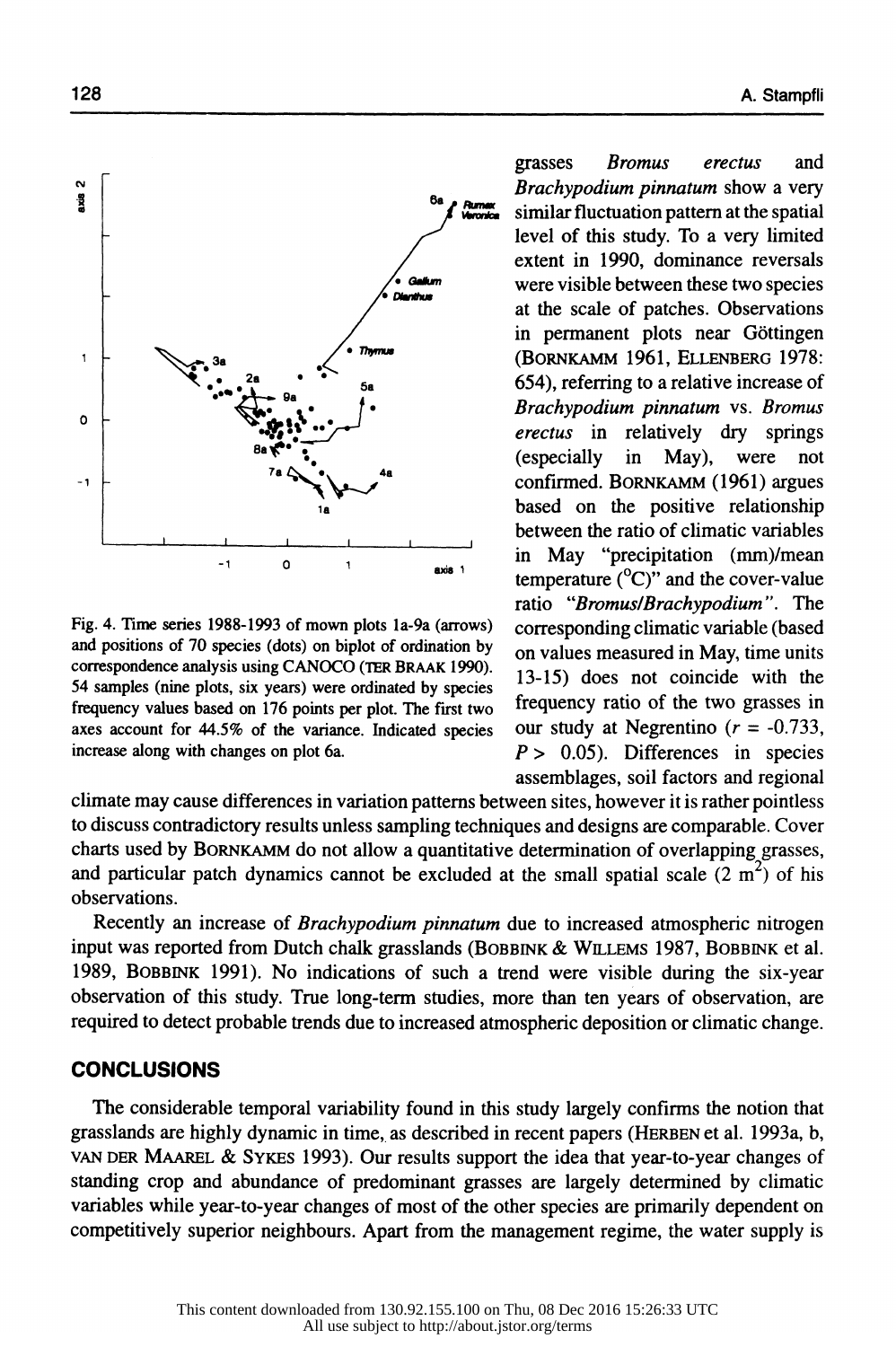

Fig. 5. Relationship between mean relative moisture (first and second growth period) and yield of standing crop (first and second harvest) in the period 1988-1993; both correlations are significant (first period:  $r = 0.913$ ; second period:  $r = 0.919$ ,  $P < 0.05$ ). First harvest value of 1991 accidentally missing; the correlation is not significant with an estimated 1991 value (100 g/m<sup>2</sup>,  $r = 0.802$ ,  $P = 0.055$ ).

obviously the most important factor determining the species composition in dry grasslands. Fluctuations of the weather regulate the competitive species and therefore contribute to the coexistence of many species in dry grasslands as was put forward by the competitive equilibrium hypotheses (HUSTON 1979).

Successive observation during at least ten years appear to be inevitable for a more general confirmation of the causal relationships between vegetation and weather found in this study. Time-lags of species responses to climatic variables will be recognized more completely and the possibilities for a statistical analysis of the relevant climatic explanatory variables will be improved. The relative importance of temporal climatic and spatial environmental factors for the dynamic behaviour of species can be further elucidated; various spatial scales, soil types, species assemblages and local climate types have to be considered.

Acknowledgment: I would like to thank Gregor Nyffeler for his preparation of the climatic data, and all persons engaged in field work, especially Robert Brügger, Beat Fischer, Fredi Guggisberg, Sonja Häfelfinger, Catherine Kost, Jonas Luthy, Gregor Nyffeler, Hansueli Pestalozzi, and Astrid Vassella. I would also like to thank Werner Dahler and Klaus Zimmermann for their computer consultations, and Pim van der Knaap, Natalie Stadelmann and Astrid Vassella for reviewing the manuscript. This study is part of a research project on meadows in Ticino carried out at the Systematic-Geobotanical Institute of the University of Berne under the supervision of Prof. Dr. Otto Hegg, and supported by the Swiss National Science Foundation (grant numbers 31-9096.87, 31-30055.90, 3100-039431.93), the national and cantonal governments (BUWAL, Museo Cantonale di Storia Naturale, UPN) and the Swiss League for Nature Conservation (sezione Ticino).

#### **REFERENCES**

AMBROSETI1 F. (1971): II clima del Sud delle Alpi. - Boll. Soc. Ticinese Sci. Nat. 62: 12-66. BAKKER J.P. (1989): Nature management by grazing and cutting. - Geobotany 14, Kluwer, Dordrecht. BINZ A. & HEI1Z C. (1990): Schul- und Exkursionsflora fiir die Schweiz. - Schwabe, Basel. BOBBINK R. (1991): Effects of nutrient enrichment in Dutch chalk grasslands. - J. Appl. Ecol. 28: 28-41.